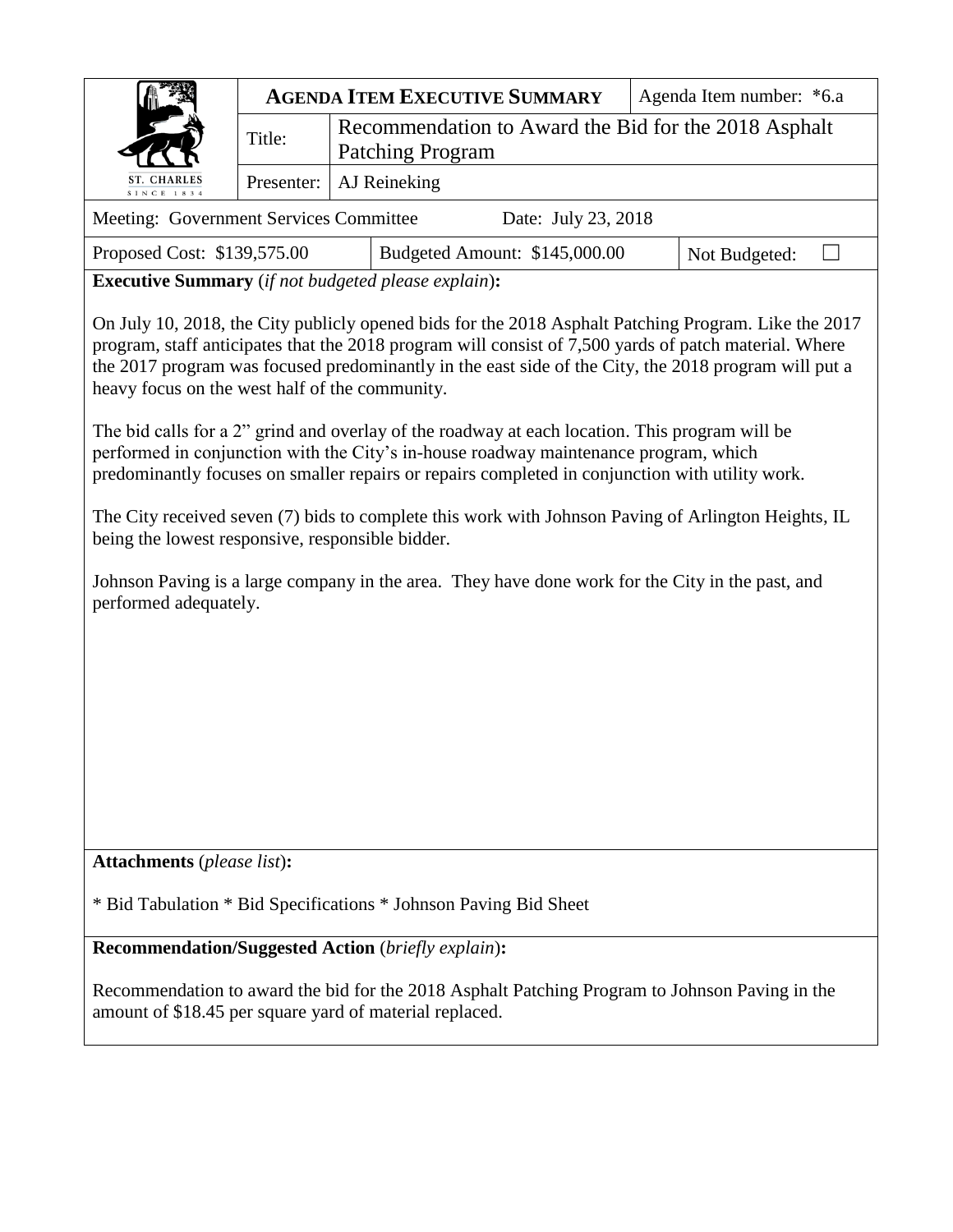### 2018 Asphalt Patching Program Basis of Award: 1 Mobilization, 7,500 square yards of asphalt

|                                  | Unit                | Anticipated  | <b>Unit</b>     | Anticipated  | <b>Basis of Award</b> |  |
|----------------------------------|---------------------|--------------|-----------------|--------------|-----------------------|--|
| Company                          | <b>Mobilization</b> | <b>Units</b> | <b>Per Yard</b> | <b>Units</b> | <b>TOTAL</b>          |  |
| Johnson Paving                   | \$<br>1,200.00      | 1            | \$<br>18.45     | 7500         | \$<br>139,575.00      |  |
| Arlington Heights, IL            |                     |              |                 |              |                       |  |
| <b>Builders Paving, LLC</b>      | \$<br>4,600.00      | $\mathbf{1}$ | \$<br>18.45     | 7500         | \$<br>142,975.00      |  |
| Hillside, IL                     |                     |              |                 |              |                       |  |
| TAT Enterprises, Inc.            | \$<br>5,000.00      | $\mathbf{1}$ | \$<br>21.50     | 7500         | \$<br>166,250.00      |  |
| Kingston, IL                     |                     |              |                 |              |                       |  |
| Schroeder Asphalt Services, Inc. | \$<br>1,500.00      | $\mathbf{1}$ | \$<br>22.00     | 7500         | \$<br>166,500.00      |  |
| Huntley, IL                      |                     |              |                 |              |                       |  |
| Meyer Paving, Inc.               | No Charge           | $\mathbf 1$  | \$<br>24.64     | 7500         | \$<br>184,800.00      |  |
| Maple Park, IL                   |                     |              |                 |              |                       |  |
| Geneva Construction Co.          | \$<br>8,000.00      | $\mathbf{1}$ | \$<br>24.00     | 7500         | \$<br>188,000.00      |  |
| Aurora, IL                       |                     |              |                 |              |                       |  |
| Brothers Asphalt Paving, Inc.    | \$<br>11,500.00     | $\mathbf{1}$ | \$<br>25.00     | 7500         | \$<br>199,000.00      |  |
| Addison, IL                      |                     |              |                 |              |                       |  |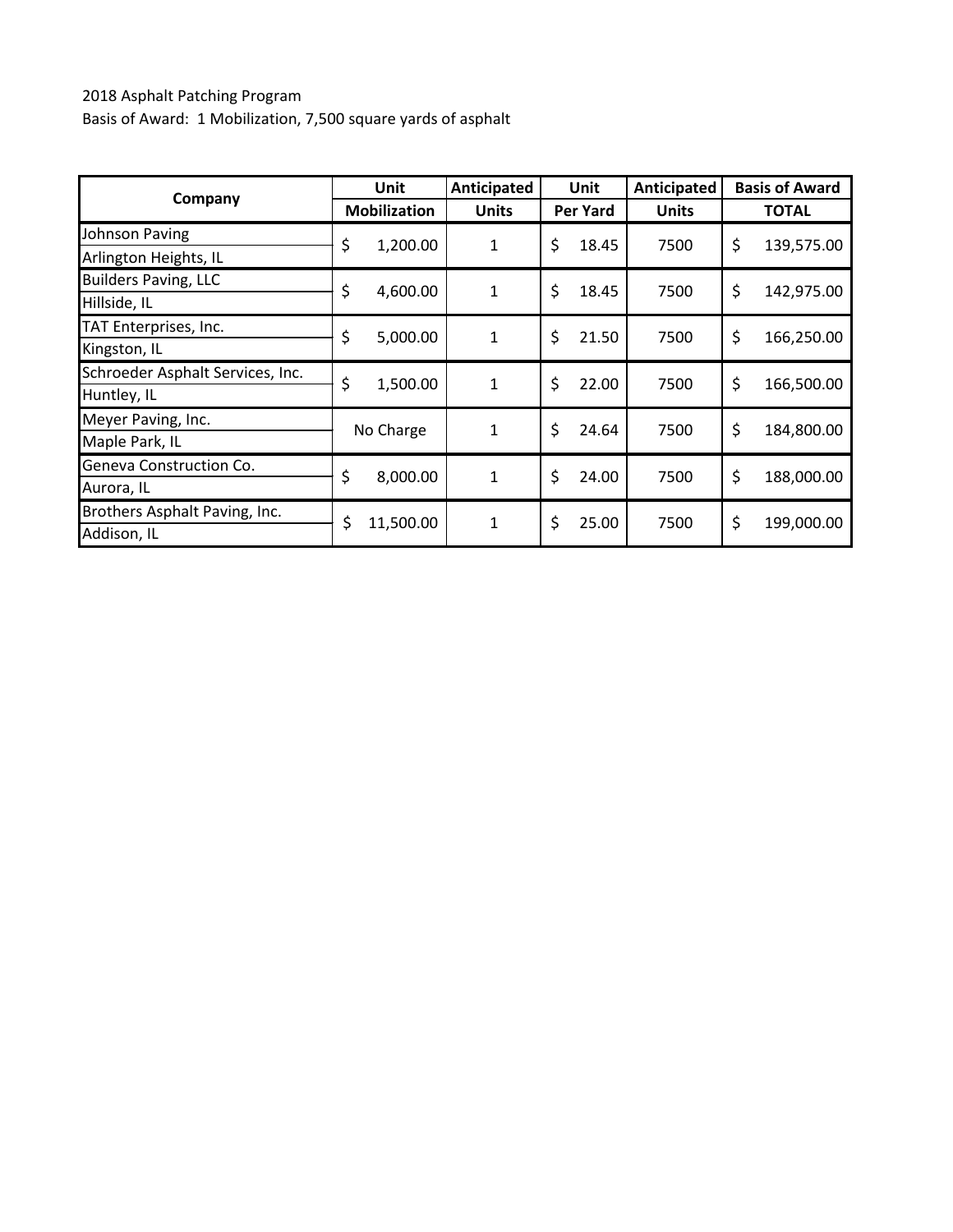### **INVITATION TO BID**

#### Asphalt Grinding/Patching Program

The City of St. Charles has an immediate need for a qualified contractor to perform grinding and asphalt patching work to City streets throughout the community.

#### **TIMELINE FOR AWARD:**

The following table identifies the anticipated timeline for this project.

| <b>Critical Path Item</b> | Date                             |  |  |
|---------------------------|----------------------------------|--|--|
| Bids Due By               | Tuesday, July 10, 2018 (2:00 PM) |  |  |
| Work Awarded              | Monday, August 6, 2018           |  |  |
| Work Completed By         | Friday, November 2, 2018         |  |  |

#### **SCOPE:**

All work performed for the City shall meet the highest industry standard. All patching work shall be comprehensive and uniform and match the existing grade.

All patches shall be 2" Class D patches meeting the IDOT Standard Specifications for Road and Bridge Construction adopted April 1, 2016.

Prior to grinding the existing surface, Contractor shall saw-cut the surface at the perpendicular ends to allow for a 90 degree edge on all sides. Once new asphalt is laid, it shall be properly compacted and match the existing grade.

#### **PRICE:**

The City is seeking a unit price per square yard to perform a complete asphalt patch work including prep, grinding and material removal, asphalting, and compaction.

Prices shall include all tools, equipment, labor, materials, and hauling necessary to complete the task.

#### **TERM:**

The Patching Program shall be completed no later than Friday, November 2, 2018. Once work commences, it shall be completed in successive days until completed. Start date will be mutually agreed upon by the awarded contractor and the Public Works Division Manager.

Additionally, The City is requesting that the awarded contractor hold the bid pricing until the end of the fiscal year on April 30, 2019. All work must be invoiced on or before Tuesday, April 30, 2019

Equipment may be stored overnight at a gated Public Works Facility. The City is in no way responsible for damaged, lost, stolen, or vandalized equipment stored on City premises.

#### **TIME OF WORK:**

Work shall be completed between the hours of 7:00 am and 4:00 pm Monday through Friday. Exceptions may be made for tacking operations to maintain operational continuity.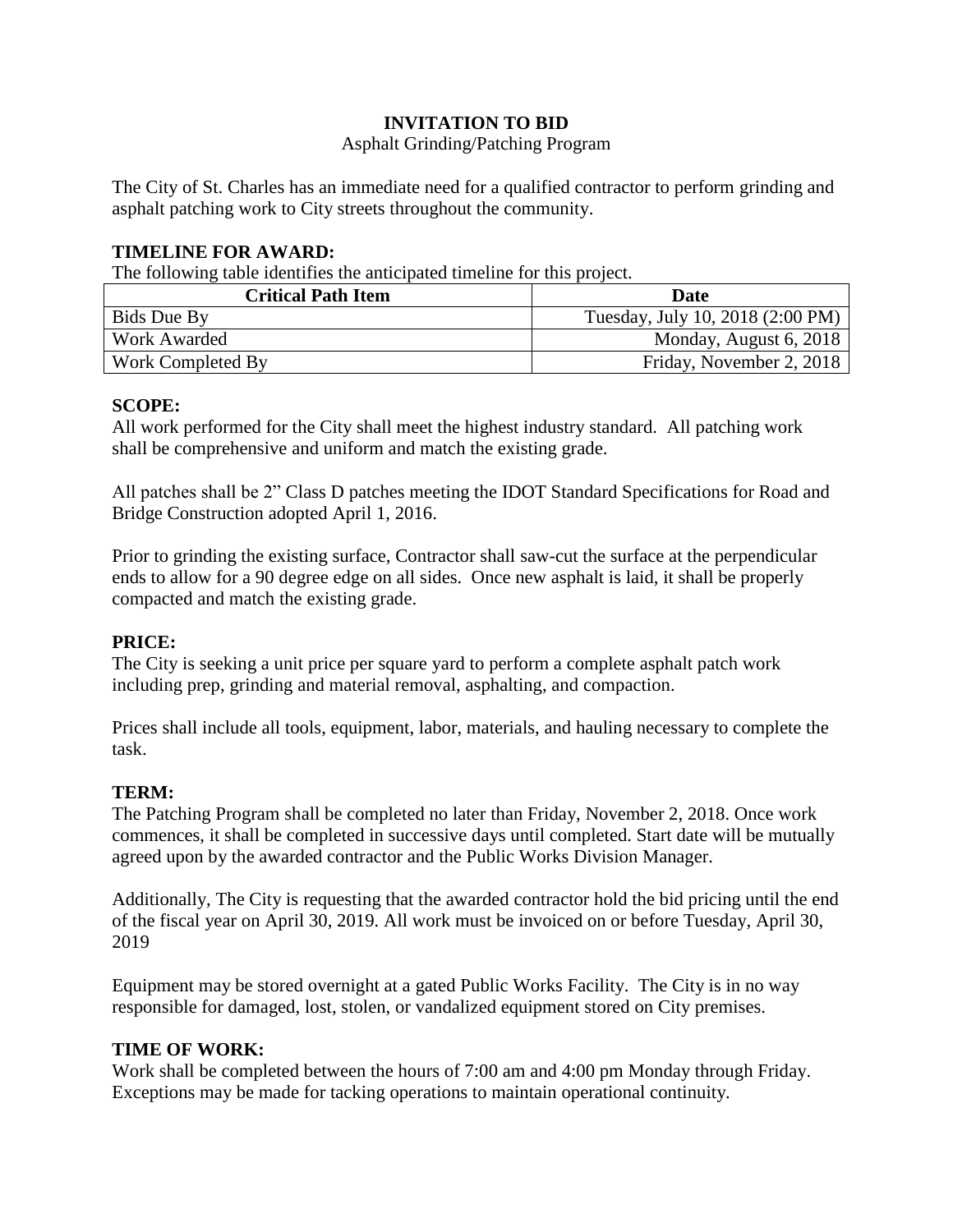#### **QUANTITY & LOCATION OF WORK:**

The City has identified up to 7,500 square yards of roadway that are in need of permanent patch work throughout the community. Maps and material quantities will be made available after the contract has been awarded. The above quantity in no way represents a guaranteed minimum or maximum square yards, the City reserves the right to add or subtract from the project scope at any time.

#### **BASIS OF AWARD:**

Award will be based on 7,500 square yards of grind and Asphalt patch of asphalt surfaces as well as one mobilization.

Actual work will be based on the bid prices received and budgetary funds available, and shall be performed at the City's sole discretion.

#### **COMPLIANCE WITH LAWS:**

Vendor must comply with all applicable laws, including, but not limited to the Illinois Human Rights Act, the Public Works Employment Discrimination Act, and the Illinois Prevailing Wage Act. Contractor's certified payroll is required to be submitted with all pay requests/invoices.

Questions shall be submitted to AJ Reineking, Public Works Manager no later than Thursday, July 5, 2018 at [areineking@stcharlesil.gov.](mailto:tbellafiore@stcharlesil.gov)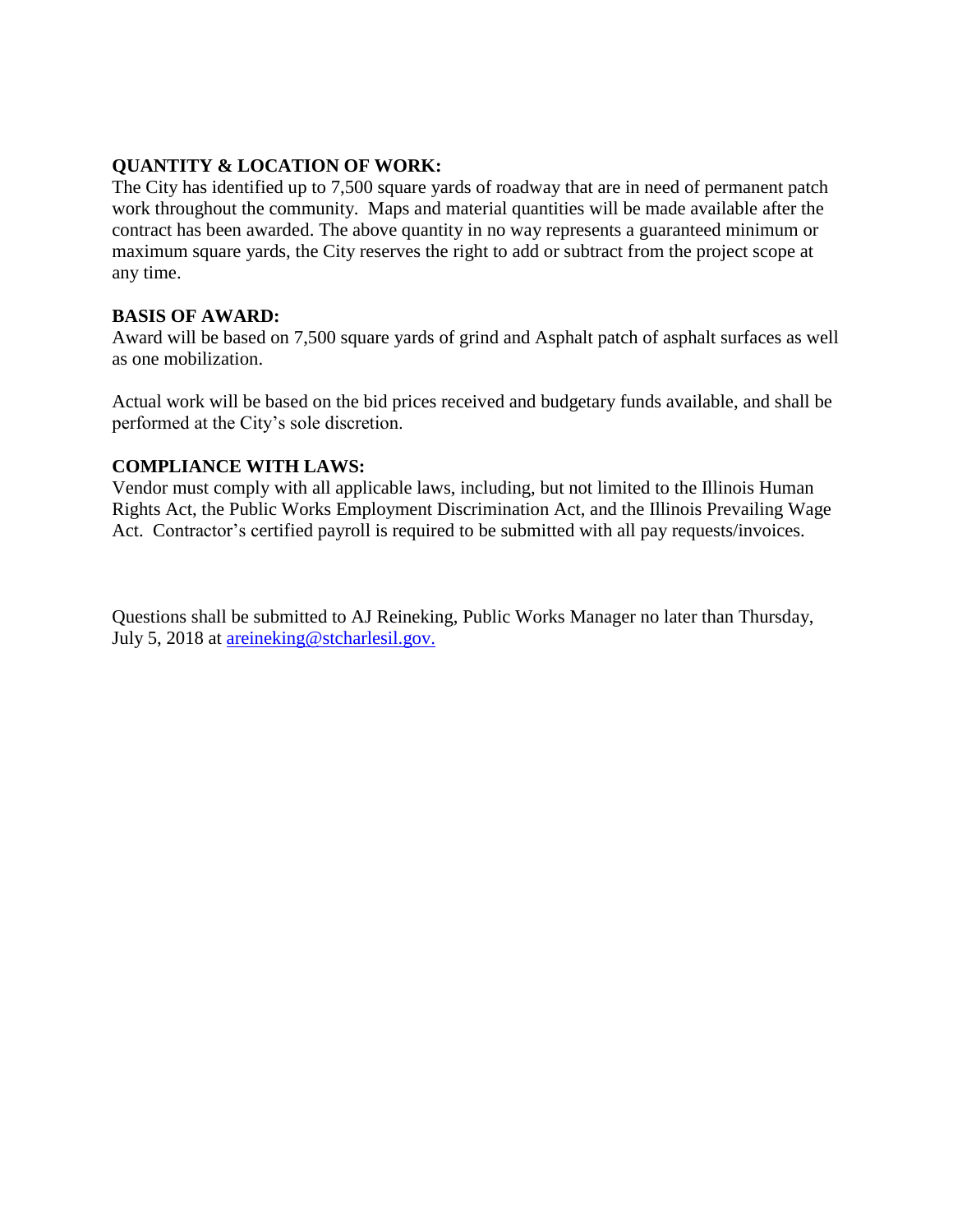## **City of St. Charles**

## **Asphalt Grinding/Patching Program**

## Bids will be accepted until 2:00 PM on Tuesday, July 10, 2018.

| Company: Company:                           |                              |  |
|---------------------------------------------|------------------------------|--|
| Company Address: No. 1996. Company Address: |                              |  |
|                                             | <b>Contact Phone Number:</b> |  |
| Contact Email: No. 1996. The Contact Email: |                              |  |
| Signature of Authorized Agent:              |                              |  |

## **BID**

| <b>Item</b>            | Unit            | <b>Unit Bid</b> | Anticipated<br>Units* |   |
|------------------------|-----------------|-----------------|-----------------------|---|
| <b>Grind and Patch</b> | Per Square Yard | $\blacksquare$  | 7,500                 | Φ |
| Mobilization           | Per Instance    | S               |                       | P |
|                        | Φ               |                 |                       |   |

*\*Actual units will be determined by bids received and budgetary funds available.*